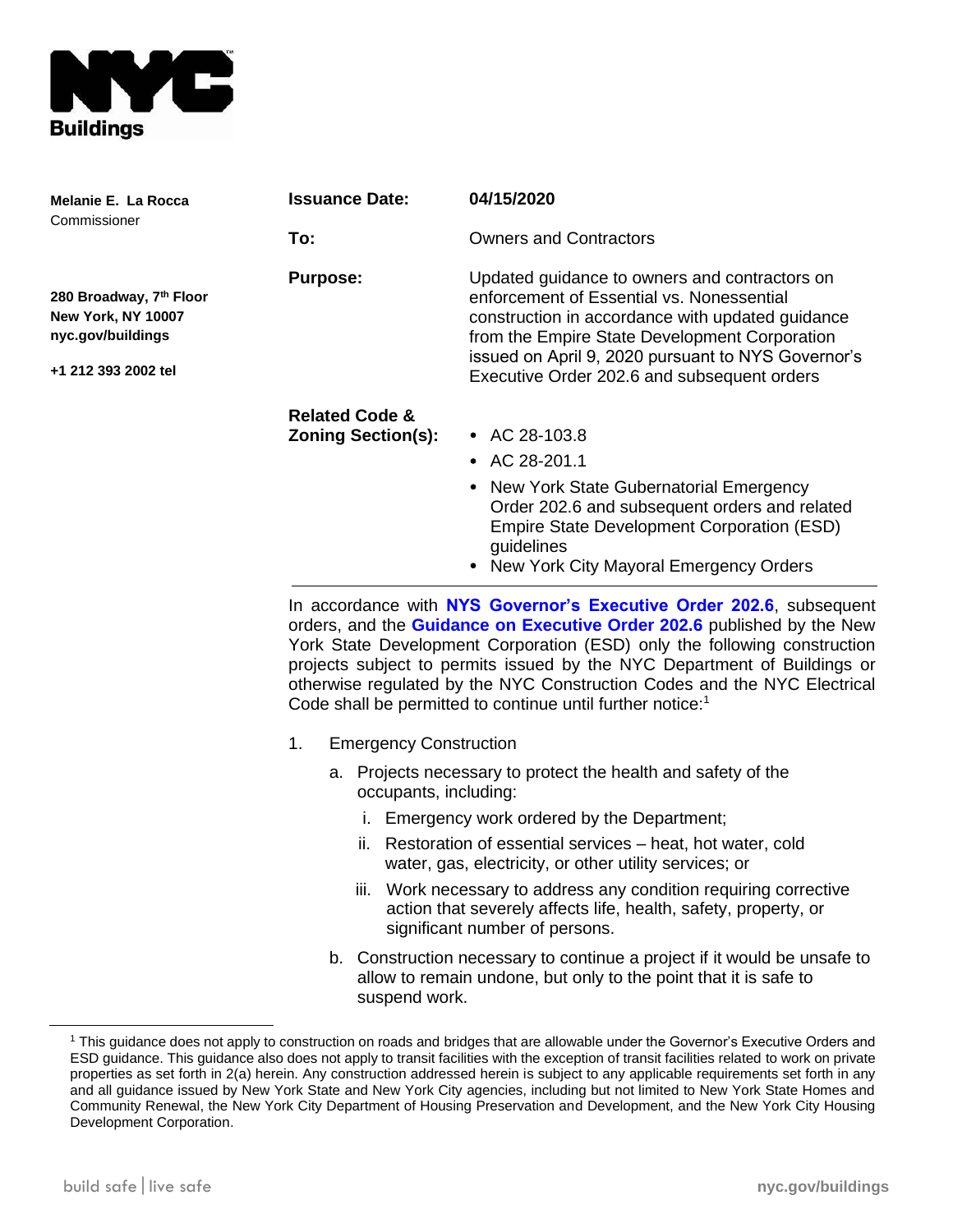

- 2. Essential Construction
	- a. Transit facilities on private properties
	- b. Utilities
	- c. Hospitals or health care facilities
	- d. Homeless shelters
	- e. Public or private schools
	- f. Affordable and public housing, including:
		- i. Construction work on a private or multiple dwelling or real property where either a minimum of 20% of the residential units are or will be deemed affordable and are or will be subject to a regulatory agreement and/or a declaration from a local, state, or federal government agency

**or**

- ii. Construction work where the project is being undertaken by, or on behalf of, a public housing authority.
- g. Construction for projects in the energy industry in accordance with Question No. 14 in the FAQ at **[https://esd.ny.gov/sites/default/files/ESD\\_EssentialEmployerFAQ\\_033120.pdf](https://esd.ny.gov/sites/default/files/ESD_EssentialEmployerFAQ_033120.pdf)**
- h. Construction for existing (i.e. currently underway) projects of essential businesses that do not fall under the categories listed in Sections 2(a) through  $2(q)^2$ 
	- i. Such construction is defined as alterations to existing buildings of essential businesses with construction permits issued prior to April 15, 2020<sup>3</sup>
- i. Construction work that is being completed by a single worker who is the sole employee/worker on the job site.
- 3. Construction work by local government agencies as determined by the City.

Construction may continue solely with respect to those employees that must be present at the business location/construction site in support of essential business activities. No other employees/personnel shall be permitted to work in-person at the business location/construction site. Any other business activities being completed that are not essential are still subject to the restrictions provided by Executive Order 202.

<sup>&</sup>lt;sup>2</sup> 'Essential businesses' are those designated as essential per the ESD guidance a[t https://esd.ny.gov/guidance-executive-order-2026.](https://esd.ny.gov/guidance-executive-order-2026)

<sup>&</sup>lt;sup>3</sup> If such work requires additional permit(s) not yet issued prior to April 15, 2020, requests for such permits may be submitted for approval by the Department.